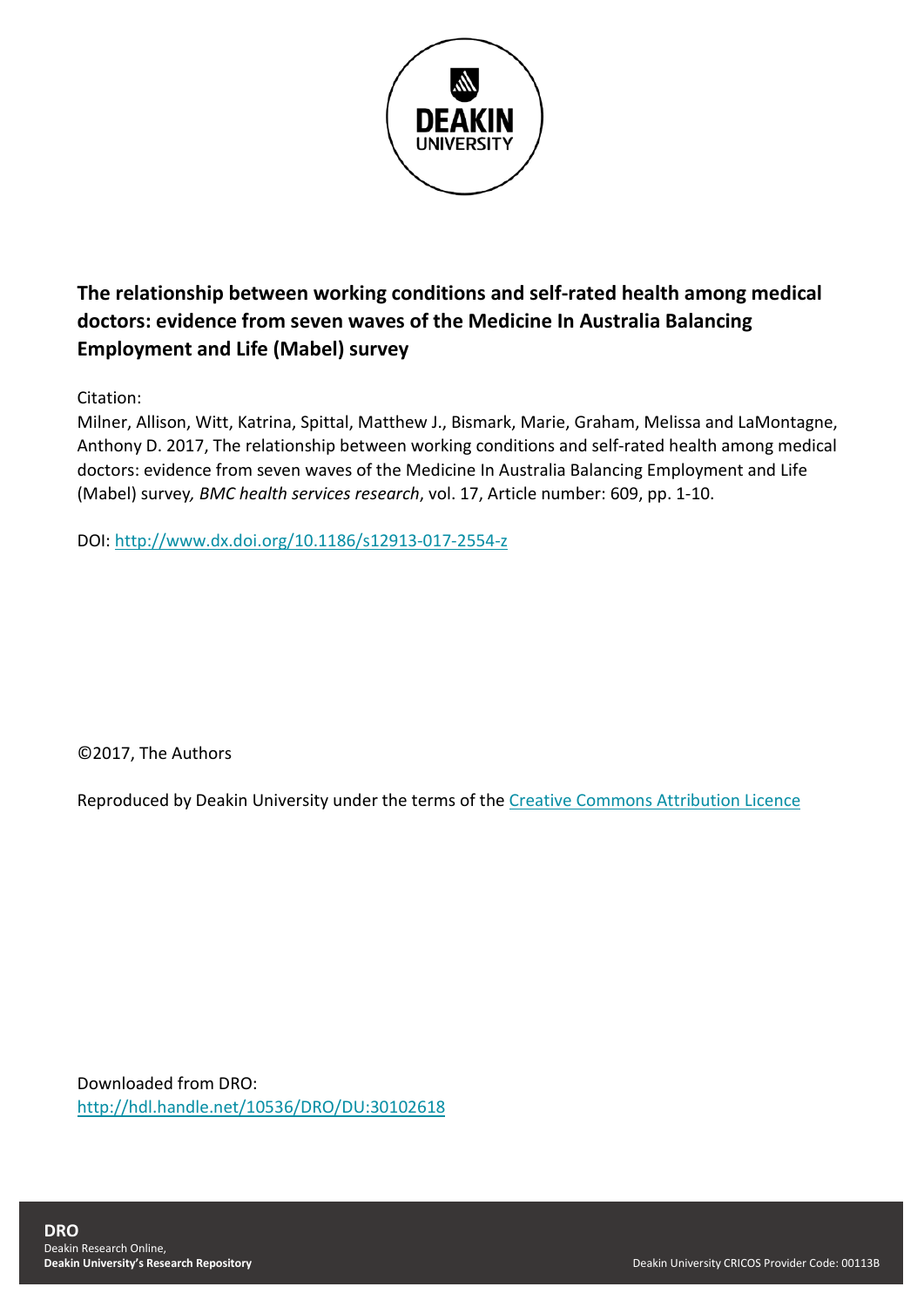## **RESEARCH ARTICLE Example 2014 12:30 The Company Access** (RESEARCH ARTICLE



# The relationship between working conditions and self-rated health among medical doctors: evidence from seven waves of the Medicine In Australia Balancing Employment and Life (Mabel) survey

Allison Milner<sup>1,2[\\*](http://orcid.org/0000-0003-4657-0503)</sup>®, Katrina Witt<sup>3</sup>, Matthew J. Spittal<sup>4</sup>, Marie Bismark<sup>5</sup>, Melissa Graham<sup>6</sup> and Anthony D. LaMontagne<sup>1,2</sup>

## Abstract

**Background:** Psychosocial job stressors, such as low control and high demands, have been found to influence the health and wellbeing of doctors. However, past research in this area has relied on cross-sectional data, which limits causal inferences about the influence of psychosocial job stressors on health. In this study, we examine this relationship longitudinally while also assessing whether the relationship between psychosocial job stressors and health is modified by gender.

Methods: The data source was seven annual waves of the Medicine in Australia: Balancing Employment and Life (MABEL) survey. The outcome was self-rated health (measured using the SF-12), and key exposures reflected job control, job demands, work-life balance variables, employment arrangements, and aggression experienced at work. We used longitudinal fixed and random effects regression models to assess within and between-person changes in health.

Results: Excessive job demands, low job control, feelings of not being rewarded at work, and work-life imbalance were associated with higher within-person odds of poorer self-rated health. Gender differences were apparent. For female doctors, work arrangements and work-life imbalance were associated with poorer self-rated health whilst task-based job stressors were associated with poorer self-rated health in male doctors.

**Conclusions:** These results suggest the importance of addressing adverse working environments among doctors.

Trial registration: Not applicable.

Keywords: Medical doctors, Job stress, Work, Employment, Medicine, Health

<sup>2</sup>Work, Health and Wellbeing Unit, Population Health Research Centre,

School of Health & Social Development, Deakin University, Melbourne, Australia

Full list of author information is available at the end of the article



© The Author(s). 2017 **Open Access** This article is distributed under the terms of the Creative Commons Attribution 4.0 International License [\(http://creativecommons.org/licenses/by/4.0/](http://creativecommons.org/licenses/by/4.0/)), which permits unrestricted use, distribution, and reproduction in any medium, provided you give appropriate credit to the original author(s) and the source, provide a link to the Creative Commons license, and indicate if changes were made. The Creative Commons Public Domain Dedication waiver [\(http://creativecommons.org/publicdomain/zero/1.0/](http://creativecommons.org/publicdomain/zero/1.0/)) applies to the data made available in this article, unless otherwise stated.

<sup>\*</sup> Correspondence: [Allison.milner@unimelb.edu.au](mailto:Allison.milner@unimelb.edu.au) <sup>1</sup>

<sup>&</sup>lt;sup>1</sup> Centre for Health Equity, School of Population and Global Health, University

of Melbourne, 207 Bouverie Street, Melbourne 3010, Australia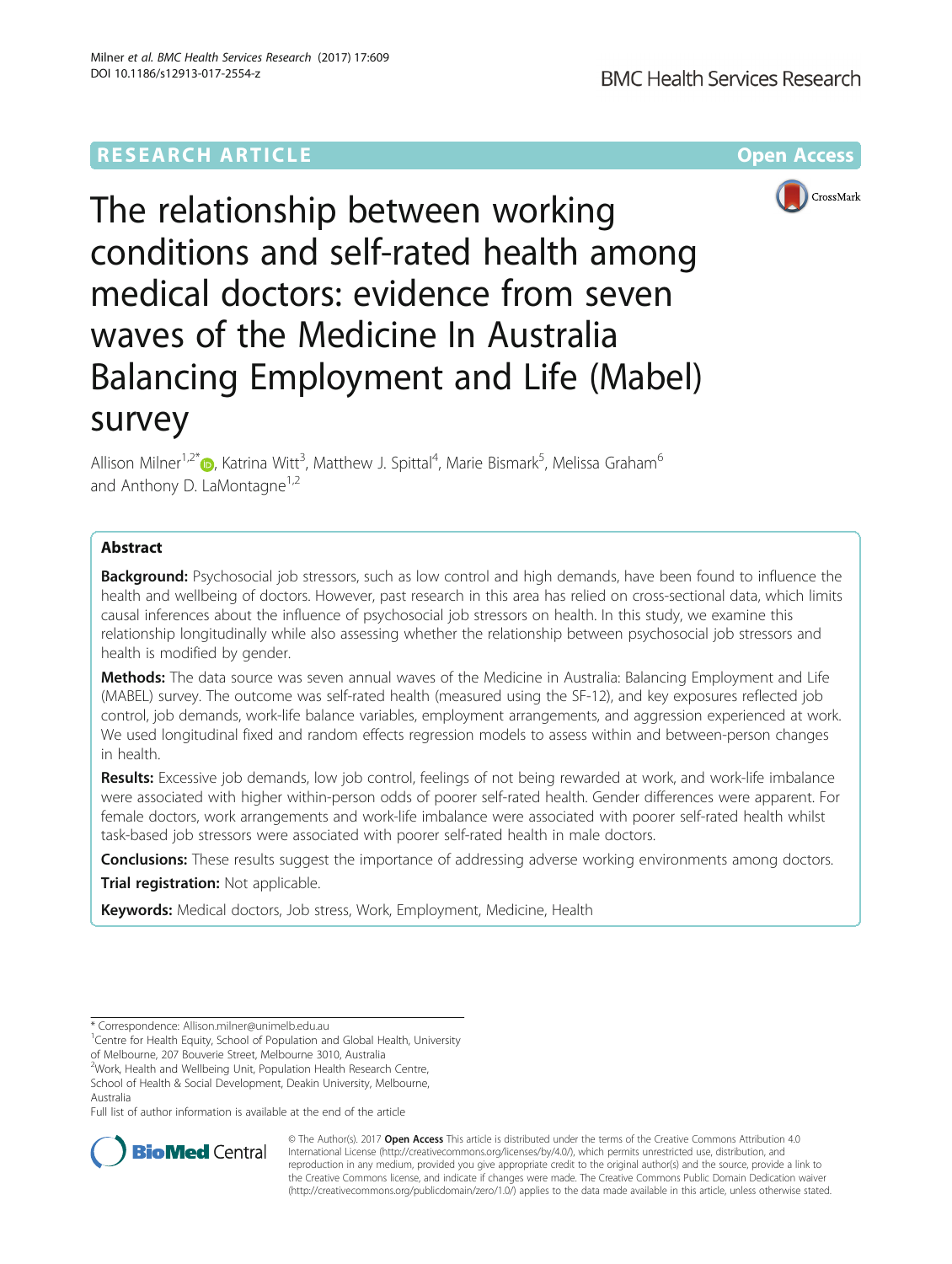## Background

At a population level, doctors have better physical health than the general population [[1\]](#page-9-0). Perhaps paradoxically, they also have higher rates of suicide [[2\]](#page-9-0), burnout [[3, 4](#page-9-0)], and common mental disorders [\[3](#page-9-0), [5\]](#page-9-0) than other population groups. Doctors often fail to seek help for their health problems, even if they perceive themselves as needing help [\[6](#page-9-0), [7](#page-9-0)].

Poor health among doctors has been associated with psychosocial working conditions such as long working hours [\[8](#page-9-0), [9](#page-9-0)], shift work [\[7](#page-9-0), [8](#page-9-0)], and high job demands [[4](#page-9-0), [10\]](#page-9-0). Several individual factors influencing wellbeing have also been identified, including avoidant coping skills, indifference to personal wellbeing, and predisposing personality traits [[7,](#page-9-0) [11](#page-10-0)]. Stigma [[12\]](#page-10-0), fear of practice restrictions [\[7](#page-9-0)] and structural changes in medicine [[13\]](#page-10-0) may act as broader inhibiting influences on help-seeking and wellbeing. A small number of studies have examined the role of gender in the relationship between working conditions and health [\[11, 14\]](#page-10-0). This suggests that female doctors, in particular, are at greater risk of poor mental health outcomes [\[11](#page-10-0), [14](#page-10-0), [15\]](#page-10-0).

Past research on the relationship between psychosocial job stressors and health among physicians has, by and large, relied on cross-sectional data (e.g., [\[10,](#page-9-0) [14, 16](#page-10-0)–[19](#page-10-0)]). This is problematic in that it strongly limits causal inference. Further, past research has failed to adequately control for individual person-specific influences on. To date, only a limited number of prospective studies have examined the relationship between psychosocial working conditions and health in medical doctors [[9](#page-9-0), [11, 20\]](#page-10-0). Only one of these was based on a cohort of established working doctors; the other two studies involved medical students [[11](#page-10-0)] and new graduates [[9](#page-9-0)].

In this study, we use a longitudinal cohort to assess the relationship between doctors' psychosocial job stressors and self-rated health using a within-person approach to control for stable individual factors, such as personality. This is a particular problem when using selfreports of both exposure and outcome. For example, negative affect might be a common prior cause of reporting poor working conditions and poor mental health, thus artefactually creating a confounded association. We sought to examine whether experiencing a change in psychosocial working conditions was associated with a change in self-rated health. We also sought to examine whether the relationship between psychosocial job stressors and health was modified by gender, based on the research cited above.

## Methods

## Data source

The Medicine in Australia: Balancing Employment and Life (MABEL) survey is a longitudinal panel survey of

Australian doctors with a focus on work–life balance issues [[21](#page-10-0)]. MABEL seeks to describe and understand key determinants of decisions about work among doctors, including working conditions, job satisfaction, family circumstances and financial and non-financial incentives [[22\]](#page-10-0). MABEL was developed by researchers at the Melbourne Institute of Applied Economic and Social Research and Monash University, Melbourne, Australia.

The sample design of the cohort was based on a national directory of doctors (Australasian Medical Publishing Company's [AMPCo] Medical Directory). The database contains details for 58,620 doctors practising in Australia, excluding those not working due to retirement, maternity leave, overseas location or other reasons. Wave 1 (2008) was based on an entire census of the population of doctors in the AMPCo database of which 10,498 responded (19% response rate). At each subsequent wave, new doctors have been invited into the cohort. These new cohort recruits represent the population of doctors added to AMPCo's Medical Directory since the previous wave and consist mainly of new medical graduates, international medical graduates working in Australia for the first time, and doctors who re-join the medical workforce after a period of temporary leave (e.g. maternity leave or working overseas) [\[22](#page-10-0)]. Since Wave 1, the response rates to the survey have been 49% over the seven waves of the study. Of the original cohort, there are 5227 remaining (52%) in wave 7.

## Variables of interest

## Outcome variable: Self-rated health

Self-rated health outcome was ascertained through the question: "In general, would you say your health is… Excellent, Very good, Good, Fair, Poor" from the Short-Form (SF-12). This measure of self-rated health is a strong predictor of mortality [[23\]](#page-10-0) and has been used in health research and large-scale surveys [\[24](#page-10-0)]. Because the distribution of this variable was positively skewed (with most participants reporting "very good" or "excellent" health), we transformed this into binary variable where these categories were collapsed into one category (which we call "good") and the remaining categories were collapsed into another (which we call "poor").

## Main exposure variables: Psychosocial job stressors

The scales used to create each of psychosocial job stressor constructs are shown in Table [1](#page-3-0). We assessed low control and high psychological demands, both of which have been found to have adverse effects on health [[25](#page-10-0)–[27](#page-10-0)]. In addition, we were able to assess social support from work colleagues and whether the participant felt well renumerated and appreciated at work. This latter measure was used as an element of effort-reward imbalance, where high-cost–low-gain conditions have been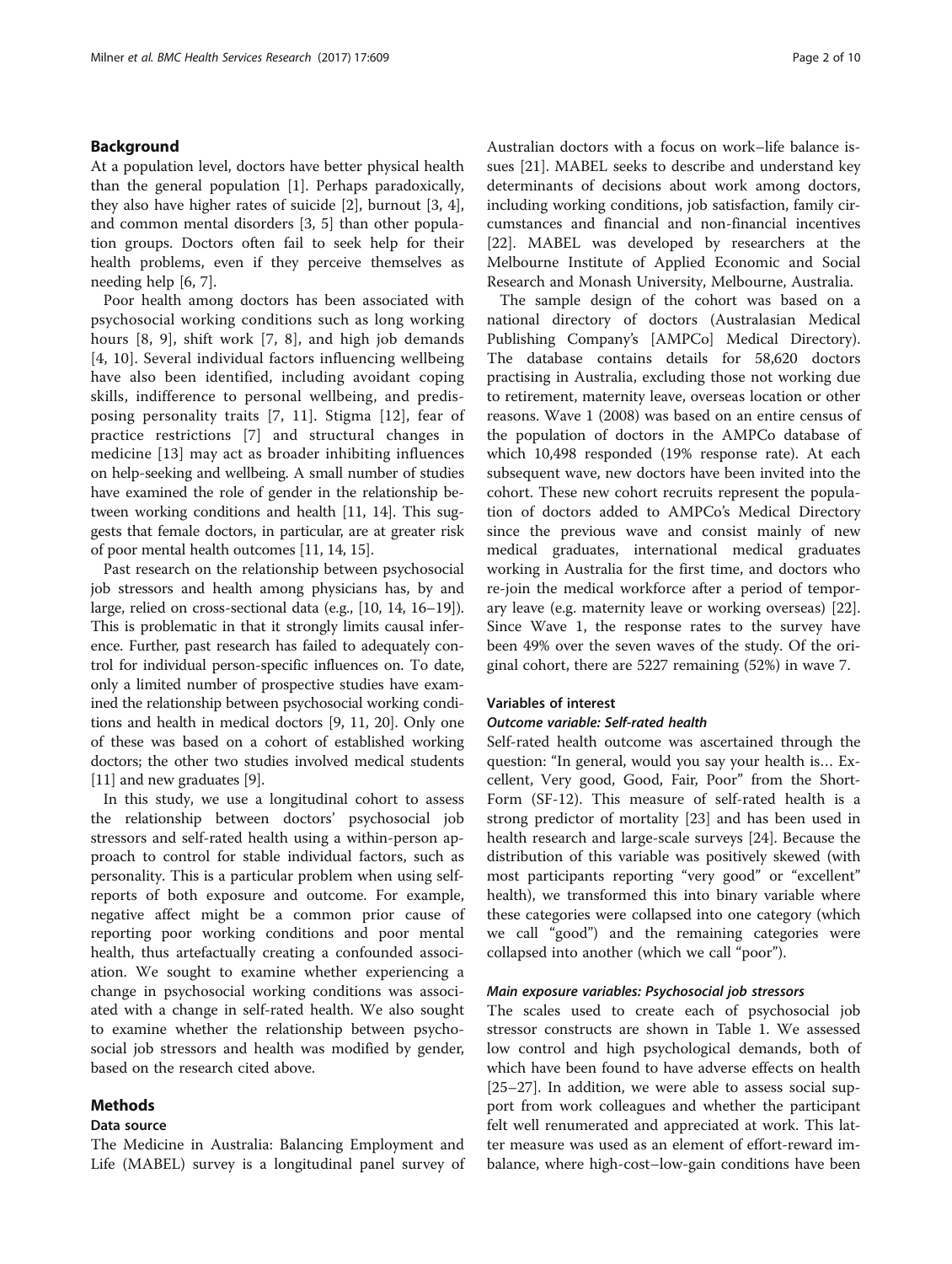<span id="page-3-0"></span>Table 1 Construction of psychosocial job stressors

| Construct name         | Items in the construct                                                                                                                                                                                                                                                                                                                                                                                                                                                                                                 | Cronbachs Alpha |
|------------------------|------------------------------------------------------------------------------------------------------------------------------------------------------------------------------------------------------------------------------------------------------------------------------------------------------------------------------------------------------------------------------------------------------------------------------------------------------------------------------------------------------------------------|-----------------|
| Job demands            | . It is difficult to take time off when I want to<br>(from $0 =$ Strongly Disagree to $4 =$ strongly agree);<br>• My patients have unrealistic expectations about how<br>I can help them (from $0 =$ Strongly Disagree to $4 =$ strongly agree);<br>• The majority of my patients have complex health and<br>social problems (from $0 =$ Strongly Disagree to $4 =$ strongly agree);<br>• There is enough time for me to do personal study<br>(reverse coded so that $0 =$ Strongly Disagree to $4 =$ strongly agree). | 0.58            |
| Job control            | • Freedom to choose your own method of working<br>(from $0 = \text{Very Dissatisfied to } 4 = \text{Very Satisfied};$<br>• Amount of variety in your work (from $0 = \text{Very Dissatisfied}$<br>to $4 = \text{Very Satisfied}$<br>• Amount of responsibility you are given<br>(from $0 = \text{Very Dissatisfied to } 4 = \text{Very Satisfied}.$                                                                                                                                                                    | 0.70            |
| Social support at work | • I have a poor support of network of other doctors<br>like me (reverse coded so that $0 =$ Strongly Agree<br>to $4 =$ Strongly Disagree).                                                                                                                                                                                                                                                                                                                                                                             | <b>NA</b>       |
| Rewards at work        | • Recognition you get for good work (from $0 = \text{Very Dissatisfied}$<br>to $4 = \text{Very Satisfied}$<br>• Your remuneration (from $0 = \text{V}$ ery Dissatisfied<br>to $4 = \text{Very Satisfied}$                                                                                                                                                                                                                                                                                                              | 0.57            |
| Unpredictable hours    | • The hours I work are unpredictable ( $0 =$ Strongly Disagree<br>to $4 =$ strongly agree)                                                                                                                                                                                                                                                                                                                                                                                                                             | <b>NA</b>       |
| Work - life balance    | · The balance between my personal and professional<br>commitments is about right (reverse coded so that<br>$0 =$ Strongly Agree to $4 =$ strongly Disagree)                                                                                                                                                                                                                                                                                                                                                            | <b>NA</b>       |
| Family restrictions    | I am restricted in my employment and/or the time and hours<br>I work due to lack of available childcare<br>$(0 =$ Strongly Disagree to $4 =$ strongly agree).                                                                                                                                                                                                                                                                                                                                                          | <b>NA</b>       |
| Workplace aggression   | • Aggression from workplace co-workers (reverse coded<br>so that $0 = Not$ at all to $4 = Frequently$ )<br>• Aggression from patients (reverse coded so that<br>$0 =$ Not at all to $4 =$ Frequently)<br>• Aggression from relatives or carers of patients<br>(reverse coded so that $0 =$ Not at all to $4 =$ Frequently)                                                                                                                                                                                             | 0.76            |
| Working hours          | • 35 to 40 h, 34 h or under, or 40 h or more                                                                                                                                                                                                                                                                                                                                                                                                                                                                           |                 |

theorised and empirically shown to be particularly stressful [[28\]](#page-10-0). We considered unpredictable hours as a measure of work-insecurity, which includes insecurity regarding the continued existence of valued aspects of the job, such as pay, working hours, colleagues and the job content (e.g. autonomy, responsibility) [\[29](#page-10-0)]. The psychosocial job stressors described above were rescaled based on the 0-25th, 25-50th, 50-75th, and 75th–100th percentiles, so that each contained four levels  $(1 = low$ exposure to  $4 =$  high exposure). Thus we had a measure of high exposure to: low job control, high job demands, low social support, lower perceived rewards for work, and work insecurity (unpredictable hours).

We also measured aggression/harassment experienced at work and transformed this into a binary measure (no/yes). Number of hours worked in a week was measured in three categories based on "average" working hours among Australians (35 to 40 h, based on ABS definition of a standard working full-time week [[30\]](#page-10-0)), 34 h or under, or 40 h or more). Work-life imbalance was assessed though the question "the balance between my personal and professional commitments is about right", while family restrictions was measured though the variable "I am restricted in my employment and/or the time and hours I work due to lack of available childcare".

## Other covariates

We controlled for possible confounders (defined as prior common causes) of both psychosocial working conditions and self-rated health. Relevant confounders included year of graduation from medical school, age in five-year age groups (under 35, 35–39, 40–44, 45–49, 50–54, 55–59, 60–64, 65–69, 70+), whether a person was living with a partner or spouse, and the presence of children. We also considered whether the person was currently practising in a clinical role and whether that role included "on call" work. We assessed gender (male and female) as a potential effect modifier.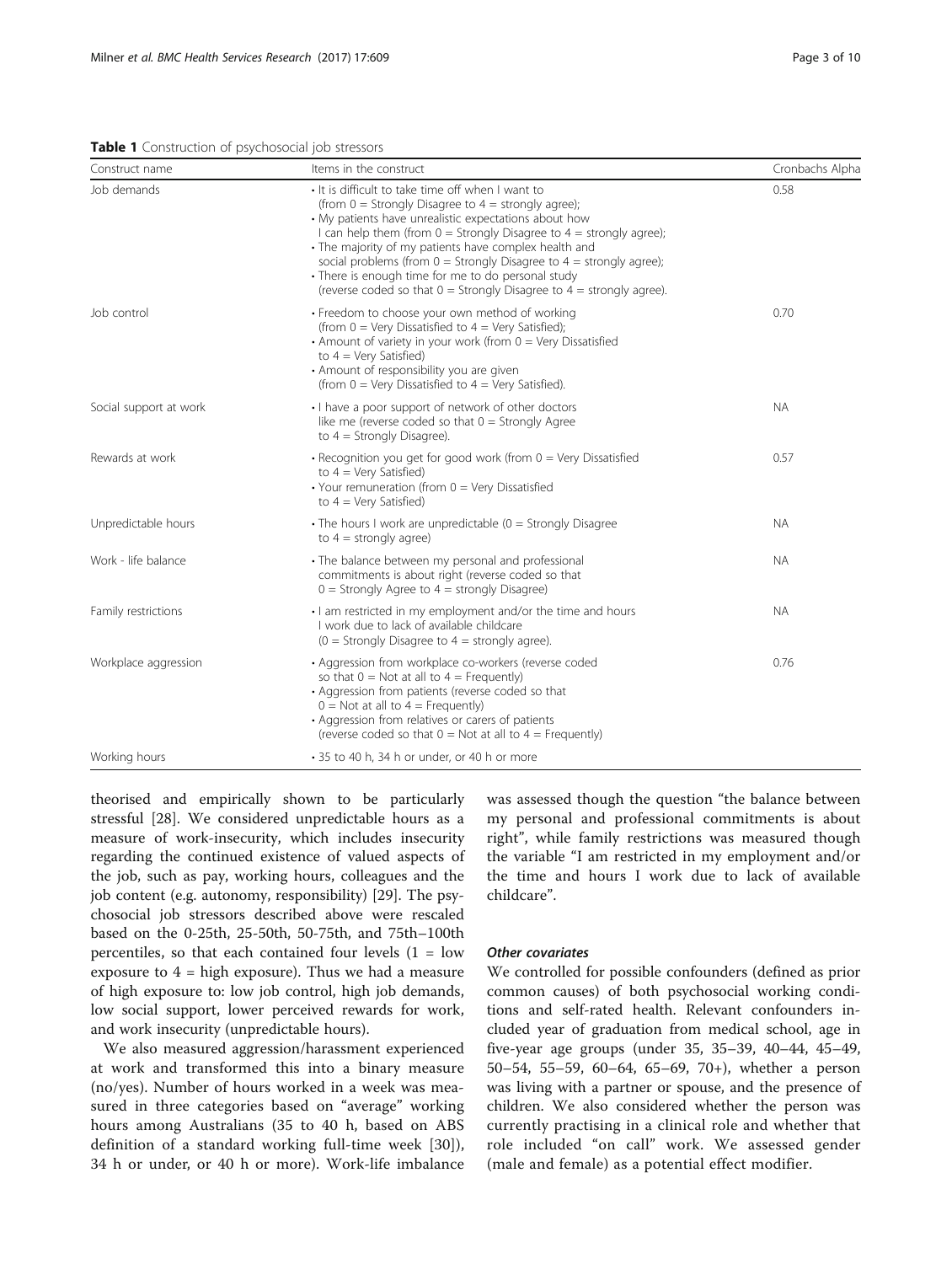## Statistical analyses

We first conducted descriptive analysis to assess the frequencies of psychosocial job stressors, and the mean of self-rated health by each of the variables of interest. We stratified these analyses by gender. We then conducted both fixed and random effects logistic regression models to assess the effects of psychosocial working conditions on self-rated health over time.

Random effects models are commonly applied to panel data to assess the combined influence of variables that change over time (e.g., psychosocial job stressors) as well as fixed characteristics associated with an individual (e.g., person stable characteristics, such as sex or early childhood experiences) [\[31](#page-10-0)]. These models are an advancement on Ordinary Least Square (pooled) models (OLS) as they are able to control for the possibility that residuals in a sample may not be distributed with the same variance [[32](#page-10-0)]. However, a central assumption of random-effects models is that the variation between persons is random and uncorrelated with exposure variables included in the model [\[33](#page-10-0)]. Thus, these models may be biased if the person-level effects are not independent of the included exposure variables. At the same time, these models are more efficient analytically and more flexible than fixed-effects models, described below.

Fixed effects models are a more robust test of the causal nature of the relationship between psychosocial job stressors and self-rated health. Substantively, fixedeffects models are designed to study the causes of changes within a person [\[34](#page-10-0)]. Fixed-effects models are particularly useful where time-invariant confounding is likely to create bias in causal estimates [\[35\]](#page-10-0). For example, health may be affected by within-person factors such as personality or gender (as has been suggested in past research); these person-stable biases are removed in fixed effects models. Fixed effects models do not provide estimates for time-invariant factors, such as gender, or other factors that do not change over time. For each individual in the dataset, fixed-effects models pool the data points where an individual was exposed to a specific level of a stressor (e.g., low job control) and compare them to those data points where an individual was not exposed (e.g., high job control). This allows researchers to understand average differences in health associated with poorer working conditions within persons. So, for a given person, the coefficients represent the difference in health during the years in which they were exposed to low job control compared to those years where they were not exposed.

Hausman's [[36](#page-10-0)] specification test was conducted to assess to the consistency of the fixed and random effects models. The null hypothesis is that the random effects model provides an efficient (and consistent) estimation of the true parameters. If systematic difference exists in the estimates, it is likely that random effects estimator violates

the assumptions noted above, suggesting that the fixed effect model is the most consistent and reliable model.

Coefficients in logistic regression models were transformed into odds ratios (ORs), as were 95% confidence intervals. We also conducted a sensitivity analysis with the outcome variable measured as a continuous variable.

Gender was assessed as an effect modifier by including the variables as interaction terms in regression models. These models were compared against a model without interaction terms and potential improvement in model fit was assessed using the Likelihood ratio statistic. All the variables we examined in this study were available for all seven waves of MABEL. Ethical approval for this study was granted by the Melbourne Institute.

## Analytic sample

A description of how the analytic sample was created is shown in Fig. 1. Those excluded from the analytic sample were more likely to working less than full-time and to be over the age of 55 year. However, these differences were not significant. Figure 1 also demonstrates a much small number of people in the fixed-effects models. This is because these models drop people with time-invariant values on health (e.g., good health reported in all waves) and exposures. An overview of the characteristics of persons in the fixed and random effects models is shown in Table [2](#page-5-0).

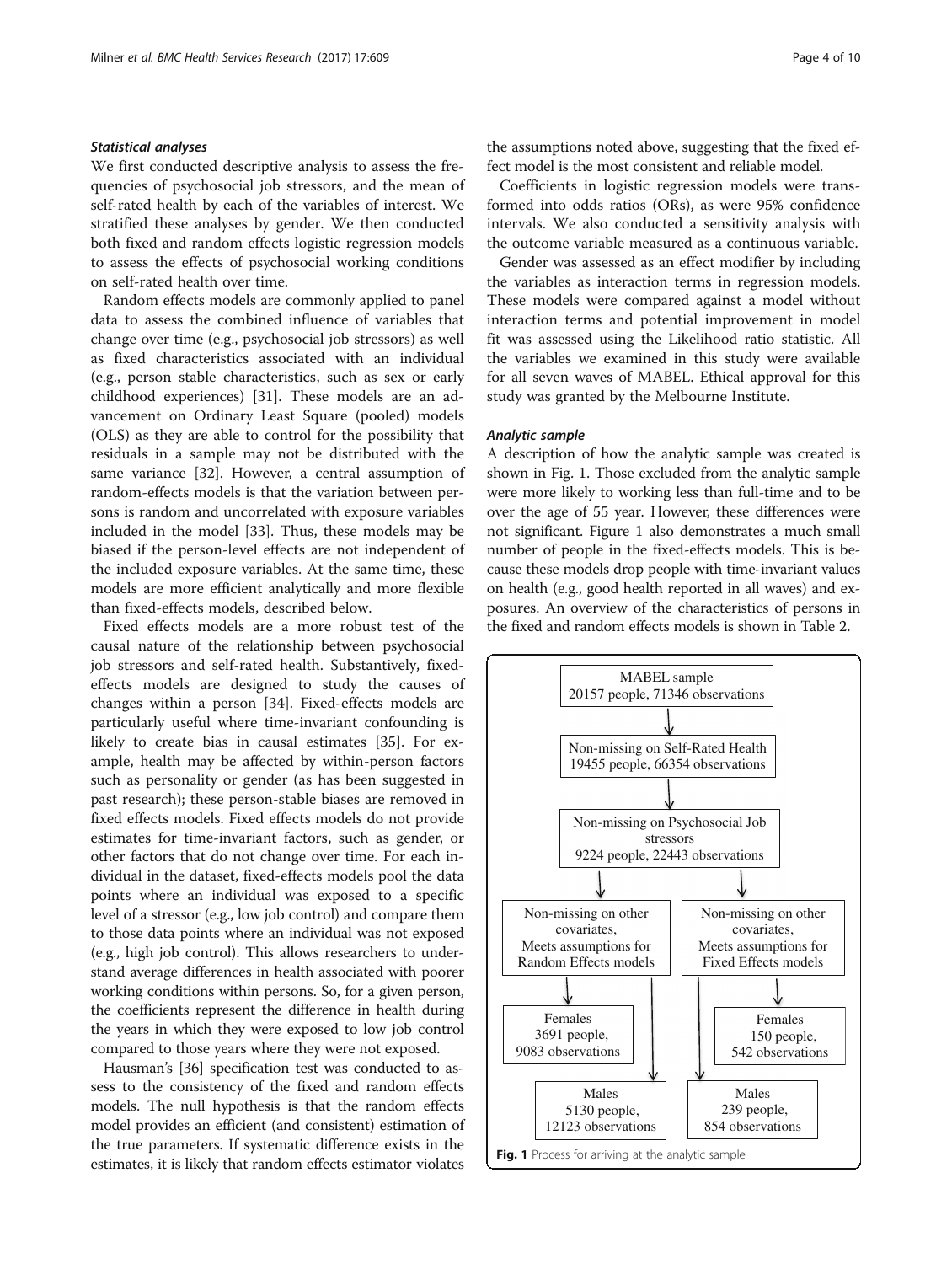| CHECL HIOUCIS, IVIADLE, ZUUT TU ZUUO | Random effects model | Fixed effect model |
|--------------------------------------|----------------------|--------------------|
|                                      | $Obs = 21,206,$      | $Obs = 1396,$      |
|                                      | ppl = 8821.          | $ppl = 389$ .      |
|                                      | %                    | %                  |
| Self-rated health                    |                      |                    |
| Good                                 | 95.07                | 60.62              |
| Poor                                 | 4.93                 | 39.38              |
| Gender                               |                      |                    |
| Male                                 | 57.22                | 61.39              |
| Female                               | 42.78                | 38.61              |
| Working hours                        |                      |                    |
| $35 - 40$                            | 22.27                | 22.64              |
| Under 35                             | 30.49                | 25.32              |
| Over 40                              | 47.24                | 52.04              |
| Living with partner/spouse           |                      |                    |
| No                                   | 5.89                 | 8.24               |
| Yes                                  | 94.11                | 91.76              |
| Dependent children                   |                      |                    |
| No                                   | 8.76                 | 5.66               |
| Yes                                  | 91.24                | 94.34              |
| Medical specialisation               |                      |                    |
| GP                                   | 35.3                 | 35.16              |
| Specialist                           | 50.7                 | 49.37              |
| Hospital non-specialist              | 5.89                 | 4.92               |
| Specialist-in-training               | 8.11                 | 10.55              |
| On call working hours                |                      |                    |
| No                                   | 35.28                | 34.11              |
| Yes                                  | 64.72                | 65.89              |
| Age                                  |                      |                    |
| Under 35 years                       | 10.25                | 7.38               |
| 35-39 years                          | 19.42                | 17.91              |
| 40-44 years                          | 22.38                | 21.85              |
| 45-49 years                          | 19.05                | 22.06              |
| 50-54 years                          | 14.64                | 16.69              |
| 55-59 years                          | 7.56                 | 7.31               |
| 60-64 years                          | 3.54                 | 3.30               |
| 65-69 years                          | 1.83                 | 1.43               |
| $70$ years +                         | 1.33                 | 2.08               |
| Partner/spouse                       |                      |                    |
| No.                                  | 5.89                 | 8.24               |
| Yes                                  | 94.11                | 91.74              |
| Presence of children                 |                      |                    |
| No                                   | 8.76                 | 5.66               |
| Yes                                  | 91.24                | 94.34              |

<span id="page-5-0"></span>Table 2 Sample description of the baseline random and fixed effect models, MABEL, 2001 to 2008

## Results

Table [3](#page-6-0) shows psychosocial job stressors (either the mean or the proportion) by whether a person reported poor or good health. Doctors reported high exposure (e.g., scoring a mean of 3 or over) to high job demands, low social support at work, and long working hours (e.g., over 50% reported working 40 h or more per week).

We found a significant interaction between work-life imbalance (LR  $\chi^2(6) = 18.24$ ,  $p = 0.0057$ ) and job control by gender (LR  $\chi^2(6) = 12.09$ ,  $p = 0.059$ ) in random effects regression. Results of the stratified regression models can be seen in Tables [4](#page-7-0) (female doctors) and 5 (male doctors). Below, we mainly focus on the fixed effects models because these are more causally robust than random effects models (which are also included for comparison purposes). The Hausman [[36\]](#page-10-0) test confirmed that the fixed-effect models were more appropriate than the random effects models (chi2(18) = 53.48,  $p < 0.001$ ).

Compared to when a female doctor reports little imbalance, work-life imbalance was associated with a 1.5 times increase in the odds of poor health (95% CI 1.03, 2.17,  $p = 0.032$ ) in fixed effects models for that same woman (Table [4\)](#page-7-0). Compared to when a female doctor reported high rewards at work, a drop to low rewards was also associated with higher odds of poor health for that same woman  $(1.32, 95\% \text{ CI } 0.98 \text{ to } 1.78, p = 0.065)$ . Working less than 35 h per week was associated with poorer health than working 35 to 40 h a week (OR 2.02, 95% CI 1.01, 4.02,  $p = 0.046$ ). As can be expected, there were slightly larger effect sizes in random effects models (as these models also include time-invariant person influences on self-rated health). The random effects models also showed that other predictors of poor selfrated health included high job demands and poor social support. Having a partner or spouse was related to better health.

The fixed effects models for male doctors showed that increasing job demands (OR 1.38, 95% CI 1.08, 1.78,  $p = 0.009$ ), low job control (OR 1.31, 95% CI 1.05 to 1.64,  $p = 0.016$ ), and work-life imbalance (OR 1.75, 95% CI 1.27, 2.41,  $p = 0.001$ ) were associated with higher within-person odds of self-rated poor health (Table [5](#page-8-0)). Controlling for number of children did not eliminate the effect of work-life balance on health. The random effects models also revealed poor rewards at work, restrictions to work because of family, and working under 35 h a week were associated with poorer self-rated health. We found that specialists had better self-rated health than General Practitioner (GPs). We conducted a sensitivity analysis using a continuous measure of the outcome (Additional file [1](#page-9-0): Tables S1 and S2). The key differences between the sensitivity and the main analysis are connected to the fact that the former is a continuous measure and the latter is binary. Despite this, by and large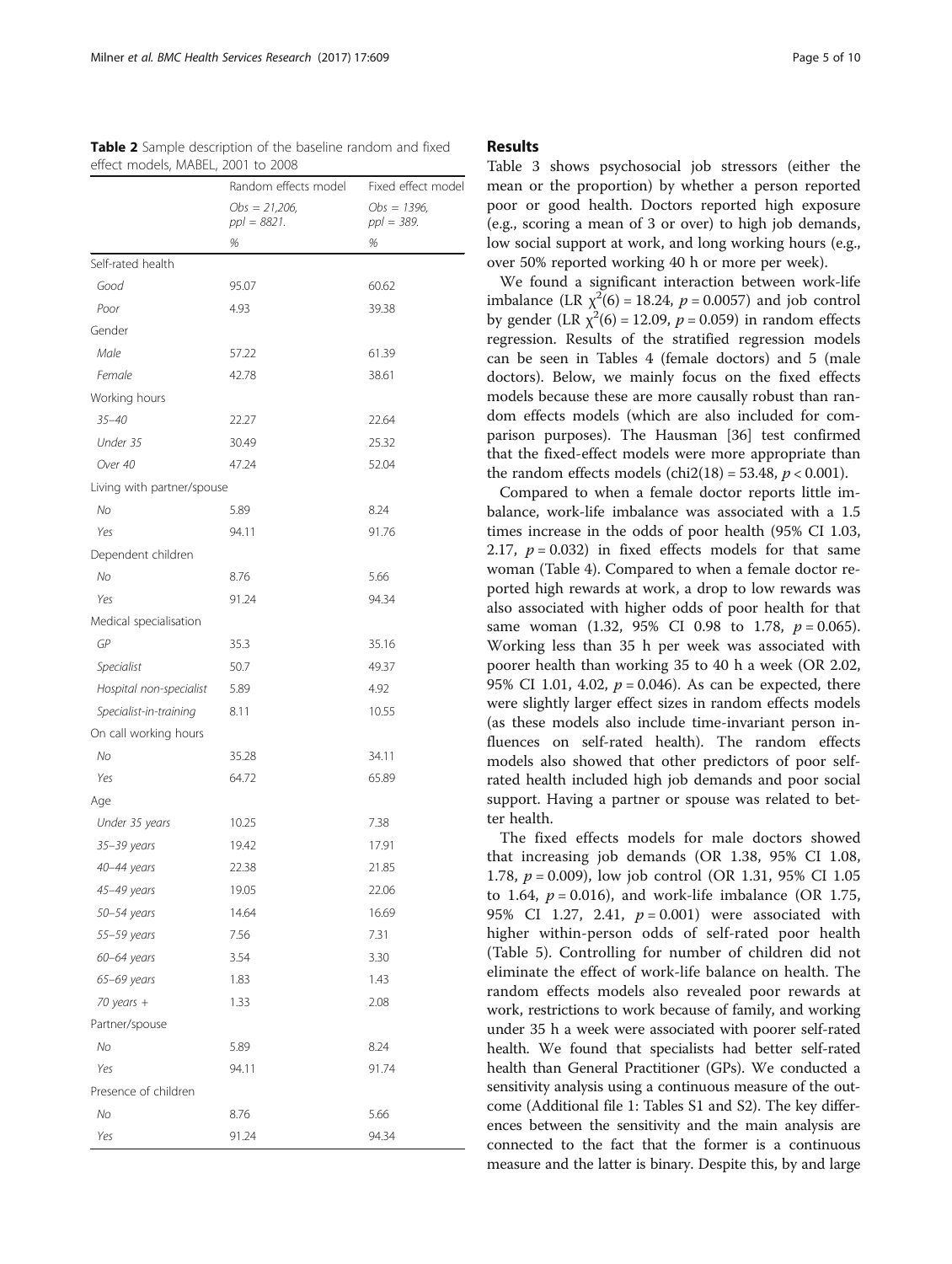|                                             | Male health          |                      | Female health                      |                          |                          |                          |
|---------------------------------------------|----------------------|----------------------|------------------------------------|--------------------------|--------------------------|--------------------------|
|                                             | Good                 | Poor<br>Mean         | Good<br>Mean<br>$(95% \text{ Cl})$ | Poor<br>Mean<br>(95% CI) | Good<br>Mean<br>(95% CI) | Poor<br>Mean<br>(95% CI) |
|                                             | Mean                 |                      |                                    |                          |                          |                          |
|                                             | (95% CI)             | (95% CI)             |                                    |                          |                          |                          |
| Job demands<br>$(1$ -low to 4-high)         | 2.58<br>(2.58, 2.60) | 2.97<br>(2.94, 3.02) | 2.67<br>(2.66, 2.68)               | 3.30<br>(2.99, 3.09)     | 2.62<br>(2.62, 2.63)     | 3.00<br>(2.97, 3.03)     |
| Social support<br>(1-low to 4-high)         | 2.70<br>(2.69, 2.71) | 3.08<br>(3.03, 3.12) | 2.57<br>(2.56, 2.59)               | 3.11<br>(3.06, 3.16)     | 2.64<br>(2.64, 2.65)     | 3.09<br>(3.06, 3.12)     |
| Job insecurity<br>$(1$ -low to 4-high)      | 2.80<br>(2.79, 2.81) | 2.97<br>(2.93, 3.01) | 2.62<br>(2.62, 2.64)               | 2.90<br>(2.85, 2.95)     | 2.73<br>(2.72, 2.73)     | 2.94<br>(2.91, 2.97)     |
| Job control<br>$(1$ -low to 4-high)         | 2.15<br>(2.14, 2.16) | 2.66<br>(2.62, 2.71) | 2.26<br>(2.25, 2.27)               | 2.67<br>(2.62, 2.73)     | 2.20<br>(2.19, 2.21)     | 2.67<br>(2.63, 2.70)     |
| Rewards at work<br>(1-low to 4-high)        | 2.23<br>(2.22, 2.24) | 2.81<br>(2.77, 2.85) | 2.29<br>(2.28, 2.31)               | 2.78<br>(2.73, 2.83)     | 2.26<br>(2.25, 2.27)     | 2.80<br>(2.77, 2.83)     |
| Work-life imbalance<br>$(1$ -low to 4-high) | 2.40<br>(2.39, 2.41) | 2.78<br>(2.75, 2.81) | 2.36<br>(2.35, 2.37)               | 2.79<br>(2.75, 2.82)     | 2.38<br>(2.38, 2.39)     | 2.78<br>(2.76, 2.80)     |
| Family restrictions<br>$(1$ -low to 4-high) | 1.73<br>(1.72, 1.74) | 1.95<br>(1.88, 2.01) | 2.13<br>(2.11, 2.14)               | 2.20<br>(2.12, 2.28)     | 1.91<br>(1.90, 1.92)     | 2.05<br>(2.00, 2.10)     |
| Workplace aggression                        | $\%$                 | %                    | %                                  | $\%$                     | $\%$                     | $\%$                     |
| Yes                                         | 9.51                 | 9.76                 | 9.66                               | 9.39                     | 9.57                     | 9.61                     |
| <b>No</b>                                   | 90.49                | 90.24                | 90.34                              | 90.61                    | 90.43                    | 90.39                    |
| Working hours                               |                      |                      |                                    |                          |                          |                          |
| $35 - 40$                                   | 23.93                | 20.67                | 26.75                              | 22.50                    | 25.18                    | 21.41                    |
| Under 35                                    | 13.69                | 19.94                | 35.71                              | 31.57                    | 23.48                    | 24.62                    |
| Over 40                                     | 62.38                | 59.39                | 37.54                              | 45.92                    | 51.34                    | 53.97                    |

<span id="page-6-0"></span>Table 3 Psychosocial job stressors and self-rated health, by gender

there is a similar direction of effects between job stressors and health for both males and females.

## **Discussion**

This study confirms that poor psychosocial working conditions can have an important influence on self-rated health in medical doctors. Results suggest both similarities and differences in the work-related determinants of self-rated health among male and female doctors. We found consistent but slightly larger effect estimates in random effect models, which suggests that factors that vary between persons, such as gender and personality, may also influence self-rated health.

Using a similar methodological approach to the one we have taken, Eloivano et al. [[20](#page-10-0)] found significant associations between health outcomes (psychological distress, and sleeping problems) and job demands, job control and effort-reward imbalance. In our study, the predictors of poorer health among doctors were broadly consistent with this past research (e.g., job demands, job control, feeling rewarded at work). Our findings suggest that some doctors in Australia experience poor working conditions and that these conditions are detrimental to health. These results lend weight to the findings of previous cross-sectional studies on the impact of psychosocial job stressors on the health of doctors (e.g., [\[10,](#page-9-0) [14, 16](#page-10-0)–[19](#page-10-0)]).

A number of previous studies have discussed gender differences in poor health and its contributing causes among doctors [[11, 14](#page-10-0), [15](#page-10-0), [37, 38](#page-10-0)]. That is, higher rewards were associated with better health among female doctors, while job control and demands were associated with the health of male doctors. In our study, female doctors working less than full-time (i.e., less than 35 h per week), had worse self-rated health than female doctors working full-time. This finding is in contrast to previous research on female doctors [\[38](#page-10-0)]. It is plausible that some women may choose to work part-time in response to health concerns or high family demands. Women who work part-time may be expected to contribute to the workforce while still bearing most of the burden for caring and household responsibilities [\[39](#page-10-0)]. Given this, it is possible that poorer health among part-time female doctors is related to the impact of greater competing demands between their work and family life.

Like previous studies [\[37](#page-10-0)], we identified work-life balance problems as being stressful for both women and men. Work-life conflict is common in medical doctors irrespective of gender and is associated with poorer psychosocial working conditions [[40](#page-10-0)]. Notably, having children did not appear to influence this finding, nor did employment restrictions due to lack of childcare. In addition, our results suggest that low rewards at work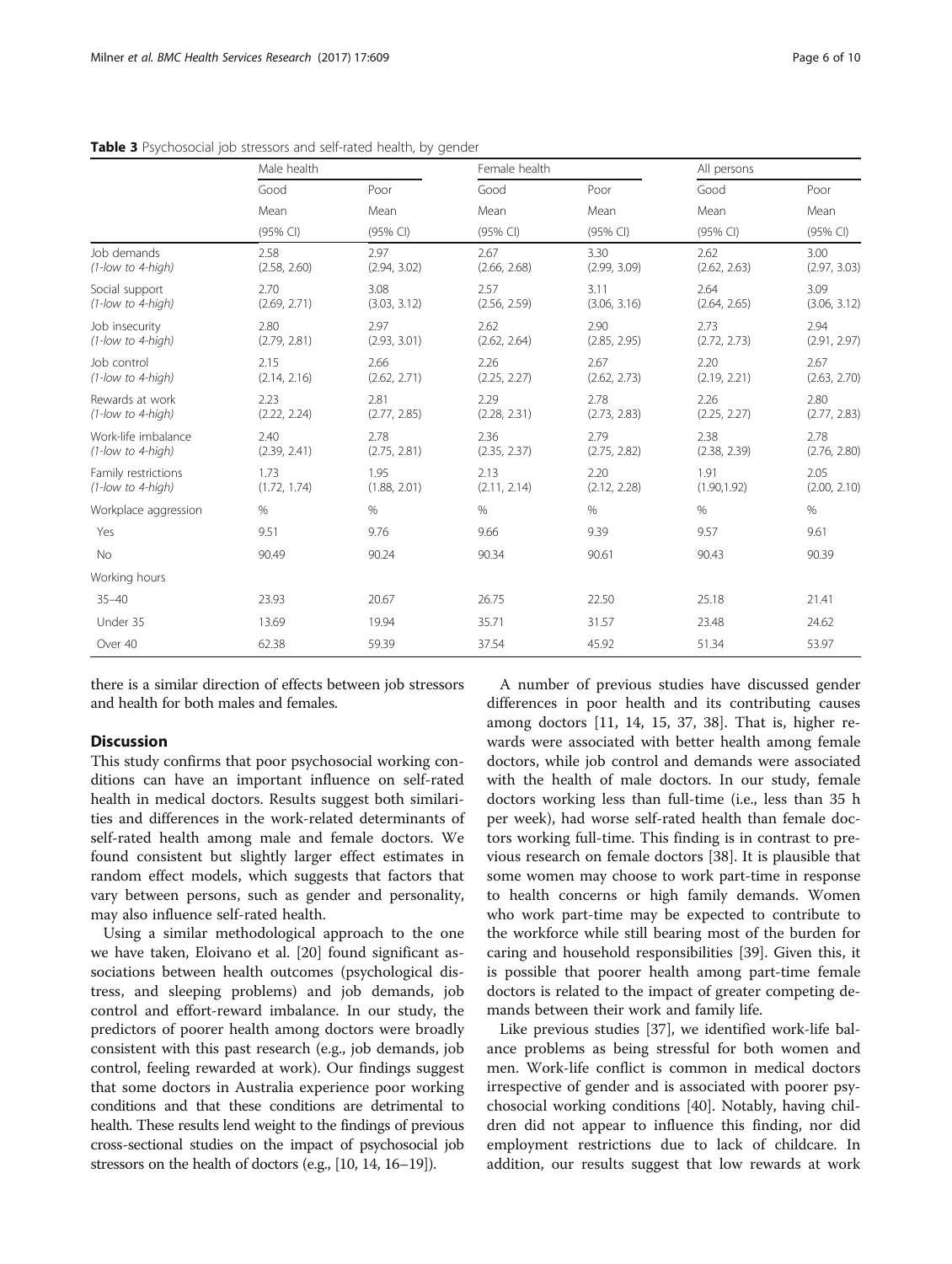| Page / of |  |  |
|-----------|--|--|
|           |  |  |

|                         | Random effects model<br>$Obs = 9083$ , ppl = 3691. |            |           | Fixed effect model<br>$Obs = 542$ , $ppl = 150$ . |            |           |
|-------------------------|----------------------------------------------------|------------|-----------|---------------------------------------------------|------------|-----------|
|                         |                                                    |            |           |                                                   |            |           |
|                         | OR                                                 | 95% CI     | $p$ value | OR                                                | 95% CI     | $p$ value |
| Job demands             | $\mathbf{1}$                                       |            |           | $\mathbf{1}$                                      |            |           |
| (1-low to 4-high)       | 1.36                                               | 1.10, 1.67 | 0.004     | 1.04                                              | 0.76, 1.42 | 0.819     |
| Social support          | $\mathbf{1}$                                       |            |           | $\mathbf{1}$                                      |            |           |
| (1-low to 4-high)       | 1.26                                               | 1.07, 1.49 | 0.005     | 1.02                                              | 0.81, 1.28 | 0.885     |
| Job insecurity          | 1                                                  |            |           | $\mathbf{1}$                                      |            |           |
| (1-low to 4-high)       | 1.15                                               | 0.95, 1.40 | 0.162     | 1.08                                              | 0.81, 1.44 | 0.597     |
| Job control             | $\mathbf{1}$                                       |            |           | $\mathbf{1}$                                      |            |           |
| (1-low to 4-high)       | 1.16                                               | .97, 1.40  | 0.109     | 1.09                                              | 0.83, 1.41 | 0.54      |
| Rewards at work         | 1                                                  |            |           | $\mathbf{1}$                                      |            |           |
| (1-low to 4-high)       | 1.31                                               | 1.08, 1.60 | 0.007     | 1.32                                              | 0.98, 1.78 | 0.065     |
| Work-life imbalance     | 1                                                  |            |           | $\mathbf{1}$                                      |            |           |
| (1-low to 4-high)       | 2.25                                               | 1.67, 3.01 | < 0.001   | 1.50                                              | 1.03, 2.17 | 0.032     |
| Family restrictions     | $\mathbf{1}$                                       |            |           | $\mathbf{1}$                                      |            |           |
| (1-low to 4-high)       | 1.01                                               | 0.81, 1.26 | 0.95      | 0.89                                              | 0.64, 1.24 | 0.504     |
| Workplace aggression    |                                                    |            |           |                                                   |            |           |
| No                      | 1                                                  |            |           | $\mathbf{1}$                                      |            |           |
| Yes                     | $\mathbf{1}$                                       | 0.63, 1.59 | 0.989     | 0.98                                              | 0.57, 1.68 | 0.93      |
| Working hours           |                                                    |            |           |                                                   |            |           |
| $35 - 40$               | $\mathbf{1}$                                       |            |           | $\mathbf{1}$                                      |            |           |
| Under 35                | 1.57                                               | 0.96, 2.58 | 0.074     | 2.02                                              | 1.01, 4.02 | 0.046     |
| Over 40                 | 1.4                                                | 0.84, 2.34 | 0.199     | 1.26                                              | 0.61, 2.62 | 0.529     |
| Age                     | 1.31                                               | 1.01, 1.72 | 0.046     | 1.06                                              | 0.58, 1.95 | 0.851     |
| On call working hours   |                                                    |            |           |                                                   |            |           |
| No                      | $\mathbf{1}$                                       |            |           | $\mathbf{1}$                                      |            |           |
| Yes                     | 0.71                                               | 0.47, 1.09 | 0.177     | 0.68                                              | 0.35, 1.34 | 0.272     |
| Medical specialisation  |                                                    |            |           |                                                   |            |           |
| $G P$                   | 1                                                  |            |           |                                                   |            |           |
| Specialist              | 0.9                                                | 0.54, 1.51 | 0.703     |                                                   |            |           |
| Hospital non-specialist | 0.85                                               | 0.36, 2.00 | 0.705     |                                                   |            |           |
| Specialist-in-training  | 1.26                                               | 0.59, 2.73 | 0.55      |                                                   |            |           |
| Partner/spouse          |                                                    |            |           |                                                   |            |           |
| N <sub>O</sub>          | $\mathbf{1}$                                       |            |           | $\mathbf{1}$                                      |            |           |
| Yes                     | 0.39                                               | 0.22, 0.71 | 0.002     | 1.48                                              | 0.39, 5.74 | 0.570     |
| Presence of children    |                                                    |            |           |                                                   |            |           |
| N <sub>O</sub>          | $\mathbf{1}$                                       |            |           | $\mathbf{1}$                                      |            |           |
| Yes                     | 0.78                                               | 0.36, 1.66 | 0.512     | 1.48                                              | 0.08, 27.9 | 0.793     |

<span id="page-7-0"></span>Table 4 Psychosocial job stressors and self-rated health, female doctors, random and fixed effect regression models, adjusted for all variables, MABEL, 2001 to 2008

Notes: controls for cohort, year, and year medical degree was completed. Average waves included was 2.5 in the random effects model and 3.6 in the fixed effect model. OR = Odds Ratio; 95% CI = Confidence Intervals with 95% significance; p value = statistical significance set at 95%

were associated with poorer health for women, while task-based job stressors (such as job control, and demands) were associated with poorer health for male doctors. These findings suggest that traditional notions of gender roles and inequity persist within the medical profession. Lower rewards at work reported among female doctors is consistent with previous research, which finds a considerable gender pay gap within medicine [[41, 42](#page-10-0)]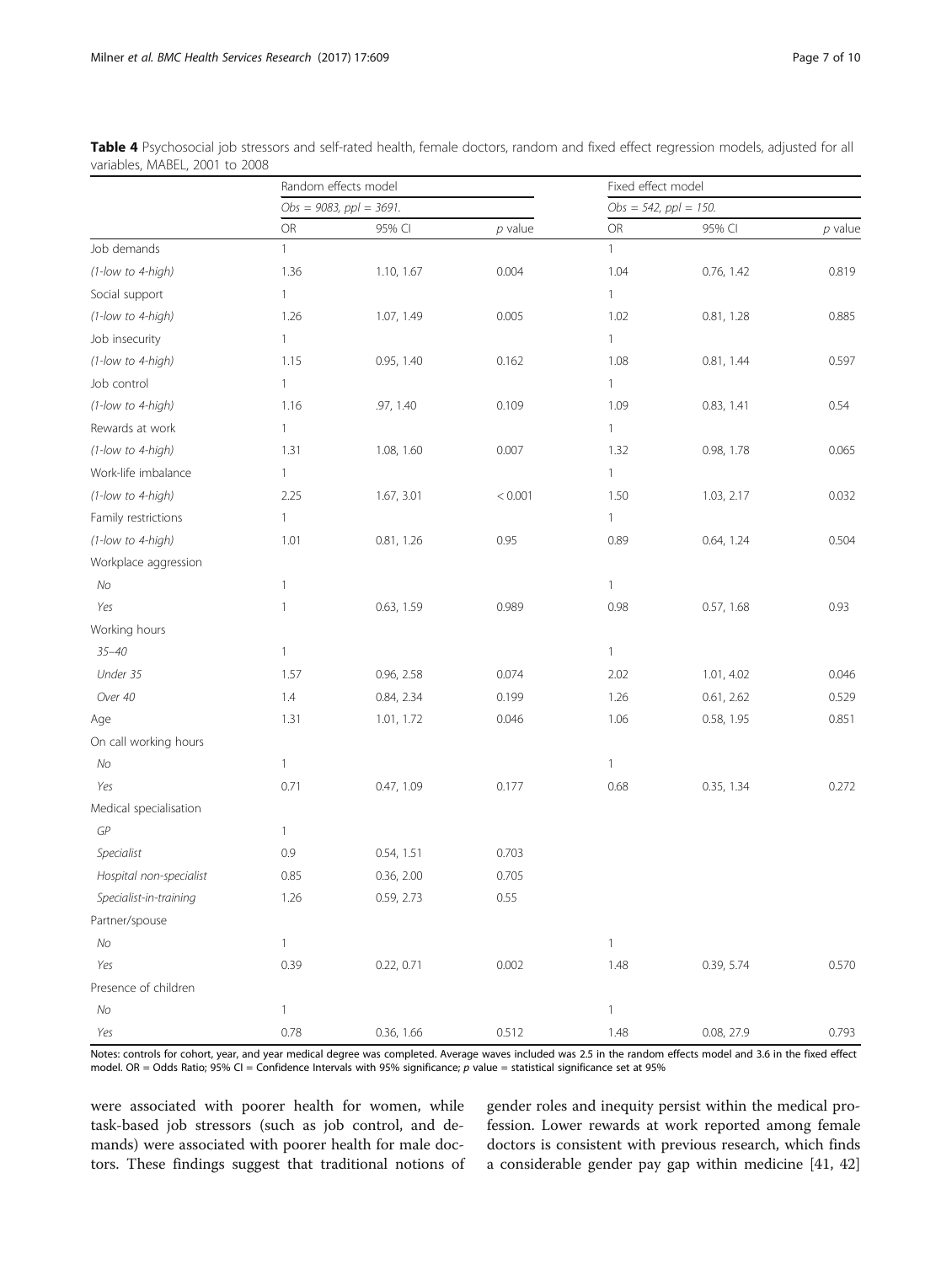| Page 8 of 10 |  |  |
|--------------|--|--|
|              |  |  |

|                         | Random effects model<br>$Obs = 12,123, ppl = 5130.$ |            |           | Fixed effect model       |            |           |  |
|-------------------------|-----------------------------------------------------|------------|-----------|--------------------------|------------|-----------|--|
|                         |                                                     |            |           | $Obs = 854$ , ppl = 239. |            |           |  |
|                         | OR                                                  | 95% CI     | $p$ value | ${\sf OR}$               | 95% CI     | $p$ value |  |
| Job demands             | $\mathbf{1}$                                        |            |           | $\mathbf{1}$             |            |           |  |
| (1-low to 4-high)       | 1.58                                                | 1.33, 1.87 | < 0.001   | 1.38                     | 1.08, 1.78 | 0.009     |  |
| Lack of social support  | 1                                                   |            |           | $\mathbf{1}$             |            |           |  |
| (1-low to 4-high)       | 1.05                                                | 0.92, 1.19 | 0.508     | 1.01                     | 0.84, 1.22 | 0.882     |  |
| Job insecurity          | 1                                                   |            |           | $\mathbf{1}$             |            |           |  |
| (1-low to 4-high)       | 1.06                                                | 0.90, 1.25 | 0.454     | 0.92                     | 0.71, 1.20 | 0.547     |  |
| Job control             | 1                                                   |            |           | $\mathbf{1}$             |            |           |  |
| (1-low to 4-high)       | 1.48                                                | 1.27, 1.72 | < 0.001   | 1.31                     | 1.05, 1.64 | 0.016     |  |
| Rewards at work         | 1                                                   |            |           | $\mathbf{1}$             |            |           |  |
| (1-low to 4-high)       | 1.29                                                | 1.10, 1.51 | 0.002     | 1.04                     | 0.82, 1.32 | 0.748     |  |
| Work-life imbalance     | 1                                                   |            |           | $\mathbf{1}$             |            |           |  |
| (1-low to 4-high)       | 2.26                                                | 1.78, 1.70 | < 0.001   | 1.75                     | 1.27, 2.41 | 0.001     |  |
| Family restrictions     | 1                                                   |            |           | $\mathbf{1}$             |            |           |  |
| (1-low to 4-high)       | 1.41                                                | 1.17, 1.71 | < 0.001   | 1.09                     | 0.82, 1.44 | 0.566     |  |
| Workplace aggression    |                                                     |            |           |                          |            |           |  |
| N <sub>O</sub>          | 1                                                   |            |           | $\mathbf{1}$             |            |           |  |
| Yes                     | 1.06                                                | 0.73, 4.54 | 0.775     | 1.07                     | 0.76, 1.51 | 0.690     |  |
| Working hours           |                                                     |            |           |                          |            |           |  |
| $35 - 40$               | 1                                                   |            |           | $\mathbf{1}$             |            |           |  |
| Under 35                | 2.11                                                | 1.27, 3.54 | 0.01      | 1.13                     | 0.52, 2.47 | 0.746     |  |
| Over 40                 | 0.81                                                | 0.57, 1.16 | 0.254     | 1.2                      | 0.73, 1.99 | 0.479     |  |
| Age                     | 1.23                                                | 1.00, 1.51 | 0.051     | 1.03                     | 0.63, 1.69 | 0.897     |  |
| On call working hours   |                                                     |            |           |                          |            |           |  |
| No                      | 1                                                   |            |           | $\mathbf{1}$             |            |           |  |
| Yes                     | 0.98                                                | .69, 1.39  | 0.915     | 0.98                     | 0.57, 1.70 | 0.95      |  |
| Medical specialisation  |                                                     |            |           |                          |            |           |  |
| GP                      | 1                                                   |            |           |                          |            |           |  |
| Specialist              | 0.43                                                | 0.29, 0.64 | < 0.001   |                          |            |           |  |
| Hospital non-specialist | 0.5                                                 | 0.24, 1.03 | 0.059     |                          |            |           |  |
| Specialist-in-training  | 0.69                                                | 0.38, 1.25 | 0.219     |                          |            |           |  |
| Partner/spouse          |                                                     |            |           |                          |            |           |  |
| No                      | $\mathbf{1}$                                        |            |           | $\mathbf{1}$             |            |           |  |
| Yes                     | 0.75                                                | 0.55, 1.01 | 0.062     | 0.67                     | 0.23, 1.97 | 0.471     |  |
| Presence of children    |                                                     |            |           |                          |            |           |  |
| No                      | 1                                                   |            |           | $\mathbf{1}$             |            |           |  |
| Yes                     | 0.74                                                | 0.46, 1.19 | 0.214     | 0.66                     | 0.18, 2.37 | 0.525     |  |

<span id="page-8-0"></span>Table 5 Psychosocial job stressors and self-rated health, male doctors, random and fixed effect regression models, adjusted for all variables, MABEL, 2001 to 2008

Notes: controls for cohort, year, and year medical degree was completed. Average waves included was 2.4 in the random effects model and 3.6 in the fixed effect model. OR = Odds Ratio; 95% CI = Confidence Intervals with 95% significance; p value = statistical significance set at 95%

which is not fully explained by part-time work, career disruption or the presence of children.

potentially produced selection bias. As can be seen in Table [1,](#page-3-0) the majority of the sample reported good health. It is possible that doctors with poorer health were less likely to stay in the cohort over time. Second, we had to

The study had three main limitations. First, a substantial number of doctors were lost to follow up, which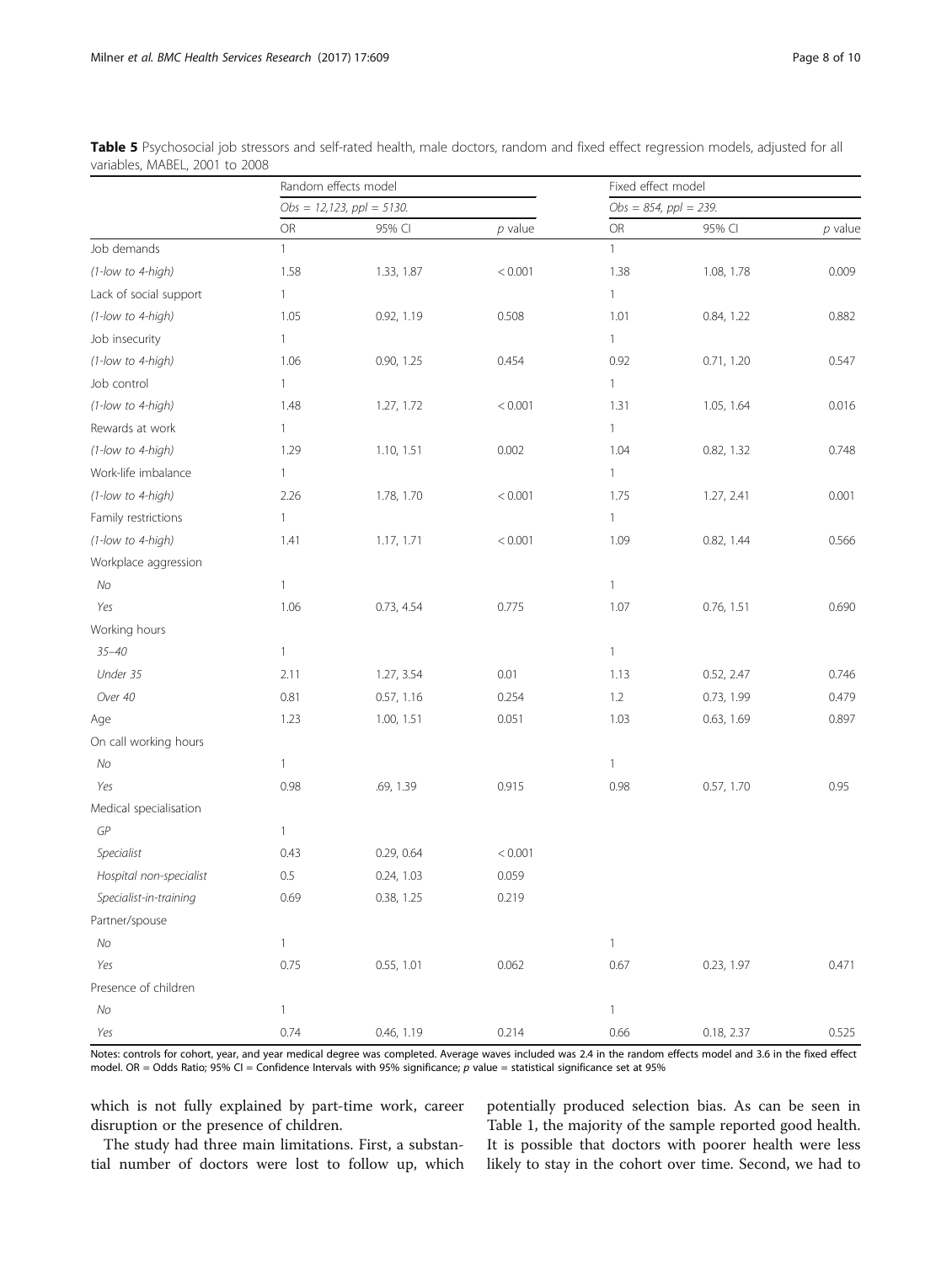<span id="page-9-0"></span>create stressors from the items available (rather than from validated scales) and we were only able to measure self-rated health as an outcome rather than more specific health outcomes. It is possible we would have seen different effects for mental versus physical health. Third, all our data was self-reported and thus the study may suffer from dependent misclassification (also known as common method variance). The key strength of this study was its large sample size in the random effect models, which is by far the largest examination of working conditions and health conducted among doctors. Another strength was our strong methodological approach, which enabled us to remove all time-invariant bias within and between persons. Assuming we have controlled for all time-varying factors, our findings suggest there is good evidence of an association between work factors and doctor health.

## **Conclusions**

Understanding the influence of working conditions on the health of doctors is an important step in developing strategies to optimise wellbeing in the medical profession. Aside from influencing their own health, addressing poor psychosocial working conditions related to doctor health may have flow-over benefits for the quality and safety of care provided to patients [\[43\]](#page-10-0). For example, evidence suggests that long working hours experienced by physicians can result in serious medical errors and lapses in attention [7]. We recommend future research on the intersection of family and work stressors in doctors' lives, and the effects these have on specific causes of health and illness among doctors.

## Additional file

[Additional file 1: Table S1.](dx.doi.org/10.1186/s12913-017-2554-z) Psychosocial job stressors and self-rated health, female doctors, random and fixed effect regression models using a continuous outcome measure, adjusted for all variables, MABEL, 2001 to 2008. Table S2. Psychosocial job stressors and self-rated health, male doctors, random and fixed effect regression models using a continuous outcome measure, adjusted for all variables, MABEL, 2001 to 2008. Fixed-effect regression model. (DOCX 108 kb)

#### Abbreviations

95% CI: Confidence Intervals with 95% significance; ABS: Australian Bureau of Statistics; AMPCo: Australasian Medical Publishing Company's Medical Directory; Coef: Coefficient; GPs: General Practitioners; MABEL: Medicine in Australia: Balancing Employment and Life; NHMRC: National Health and Medical Research Council; OLS: Ordinary Least Square; p value: statistical significance set at 95%

## Acknowledgements

Not applicable.

#### Funding

Deakin University provided a small grant to support this project. The MABEL study received a Health Services Research Grant (454799) from Australia's National Health and Medical Research Council for 2007–2011 to collect four annual waves of data. From 2012 until 2016, MABEL is funded through the NHMRC Centre for Research Excellence in Medical Workforce Dynamics. Additional support has been provided by the Australian Government Department of Health and Ageing in 2008 and Health Workforce Australia in 2013.

## Availability of data and materials

Data is available upon request from the Melbourne Institute of Applied Economic and Social Research.

#### Authors' contributions

AM, KW, and ADL conceived the article. MS, MG and MB commented on the manuscript. All authors contributed to the final manuscript.

#### Ethics approval and consent to participate

This project was approved by Melbourne Institute of Applied Economic and Social Research. All data was anonymous.

## Consent for publication

Not applicable.

#### Competing interests

The authors declare that they have no competing interests.

#### Publisher's Note

Springer Nature remains neutral with regard to jurisdictional claims in published maps and institutional affiliations.

#### Author details

<sup>1</sup> Centre for Health Equity, School of Population and Global Health, University of Melbourne, 207 Bouverie Street, Melbourne 3010, Australia. <sup>2</sup>Work, Health and Wellbeing Unit, Population Health Research Centre, School of Health & Social Development, Deakin University, Melbourne, Australia. <sup>3</sup>Turning Point Eastern Health Clinical School, Monash University, Melbourne, Australia. 4 Centre for Mental Health, Melbourne School of Population and Global Health, The University of Melbourne, Melbourne, Australia. <sup>5</sup>Centre for Health Policy, Melbourne School of Population and Global Health, The University of Melbourne, Melbourne, Australia. <sup>6</sup> Centre for Health through Action on Social Exclusion, School of Health and Social development, Deakin University, Melbourne, Australia.

## Received: 5 April 2017 Accepted: 16 August 2017 Published online: 29 August 2017

#### References

- 1. Kay MP, Mitchell GK, Del Mar CB. Doctors do not adequately look after their own physical health. Med J Aust. 2004;181(7):368–70.
- 2. Milner A, Maheen H, Bismark M, Spittal MJ. Suicide by health care professionals: a retrospective mortality study in Australia, 2001–2012. MJA. 2016;205(6):260–5.
- 3. Dyrbye LN, West CP, Satele D, Boone S, Tan L, Sloan J, Shanafelt TD. Burnout among U.S. medical students, residents, and early career physicians relative to the general U.S. population. Academic medicine : journal of the Association of American Medical Colleges. 2014;89(3):443–51.
- 4. Bragard I, Dupuis G, Fleet R. Quality of work life, burnout, and stress in emergency department physicians: a qualitative review. European journal of emergency medicine: official journal of the European Society for Emergency Medicine. 2015;22(4):227–34.
- Tyssen R. Health problems and the use of health services among physicians: a review article with particular emphasis on Norwegian studies. Ind Health. 2007;45(5):599–610.
- 6. Tyssen R, Røvik JO, Vaglum P, Grønvold NT, Ekeberg Ø. Help-seeking for mental health problems among young physicians: is it the most ill that seeks help? Soc Psychiatry Psychiatr Epidemiol. 2004;39(12):989–93.
- 7. Wallace JE, Lemaire JB, Ghali WA. Physician wellness: a missing quality indicator. Lancet (London, England). 2009;374(9702):1714–21.
- 8. Saijo Y, Chiba S, Yoshioka E, Kawanishi Y, Nakagi Y, Itoh T, Sugioka Y, Kitaoka-Higashiguchi K, Yoshida T. Effects of work burden, job strain and support on depressive symptoms and burnout among Japanese physicians. Int J Occup Med Environ Health. 2014;27(6):980–92.
- 9. Buddeberg-Fischer B, Klaghofer R, Stamm M, Siegrist J, Buddeberg C. Work stress and reduced health in young physicians: prospective evidence from Swiss residents. Int Arch Occup Environ Health. 2008;82(1):31–8.
- 10. Vanagas G, Bihari-Axelsson S. Interaction among general practitioners age and patient load in the prediction of job strain, decision latitude and perception of job demands. A cross-sectional study. BMC Public Health. 2004;4:59.